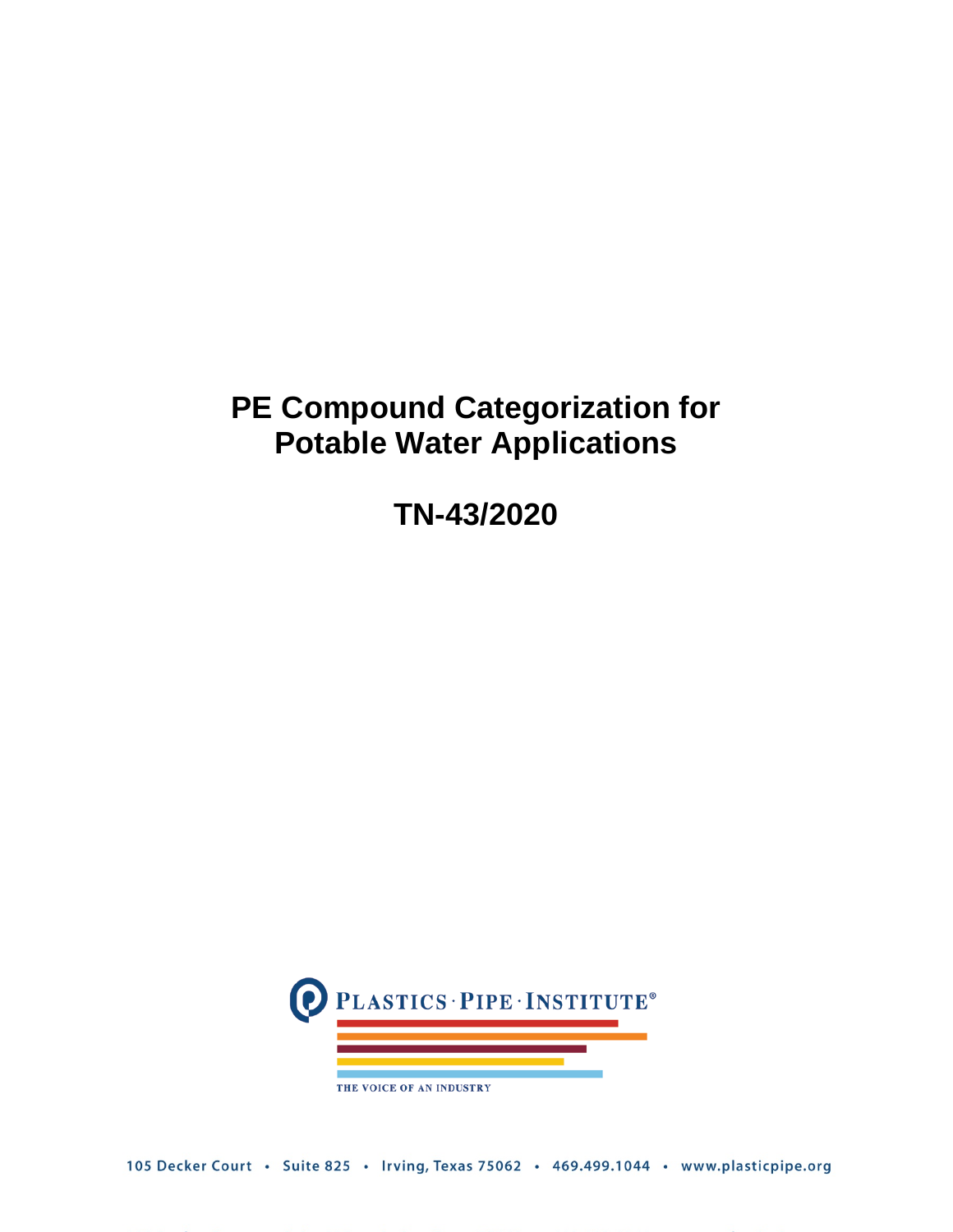## **Foreword**

This technical note was developed and published with the technical help and financial support of the members of the PPI (Plastics Pipe Institute, Inc). The members have shown their interest in quality products by assisting independent standards-making and user organizations in the development of standards, and also by developing reports on an industry-wide basis to help engineers, code officials, specifying groups, and users.

This technical note has been prepared by PPI as a service to the industry. The information in this note is offered in good faith and believed to be accurate at the time of its preparation, but is offered "as is" without any express or implied warranty including WARRANTIES OF MERCHANTABILITY AND FITNESS FOR A PARTICULAR PURPOSE. Any reference to or testing of a particular proprietary product should not be construed as an endorsement by PPI, which does not endorse the proprietary products or processes of any manufacturer. The information in this report is offered for consideration by industry members in fulfilling their own compliance responsibilities. PPI assumes no responsibility for compliance with applicable laws and regulations.

PPI intends to revise this note from time to time, in response to comments and suggestions from users of this note. Please send suggestions of improvements to the address below. Information on other publications can be obtained by contacting PPI directly or visiting the web site.

> The Plastics Pipe Institute, Inc. [www.plasticpipe.org](http://www.plasticpipe.org/)

June 2020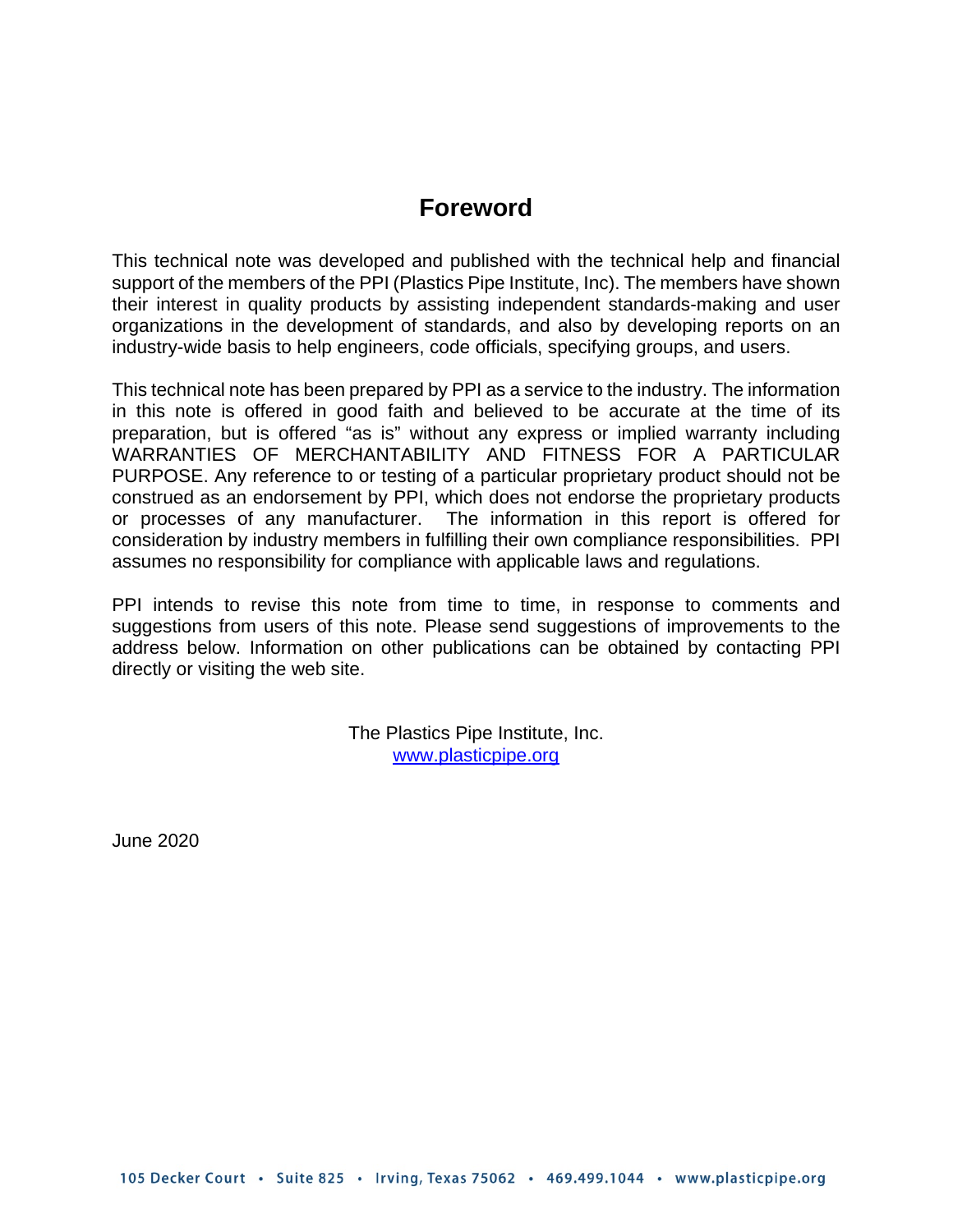## **PE COMPOUND CATEGORIZATION FOR POTABLE WATER APPLICATIONS**

In potable water applications, an oxidative environment can exist due to the continuous presence of disinfectant residuals in water. Accordingly, the PE pipe industry developed a testing methodology and criteria to categorize the performance of PE pipe compounds for potable water applications. This document is only intended to be used for categorization of PE compounds with respect to oxidative stability in this specific environment and is not directly applicable for any other purpose.

The categorization of PE pipe compounds can be used in conjunction with other industry documents which should provide design guidance for long-term performance under the expected service conditions. ASTM F2263<sup>1</sup> is the standard test method that forms the basis of the qualification testing and Section 6.8 of ASTM D3350 $2$  is the standard specification that defines the oxidative resistance classification (e.g., CC0, CC1, CC2, CC3). PE compounds shall be evaluated for resistance to oxidative degradation by the following test method:

## **Single Point Validation (SPV) Testing**

The methodology uses the Jana Mode 3 Shift Functions in an approach analogous to the Popelar Shift Function<sup>3</sup> for the forecast of Stage II performance of PE pipe compounds. The theory behind the Jana Mode 3 Shift Functions can be found in Jana JP916<sup>4</sup>.

Accelerated testing at a single temperature/stress condition is conducted in general accordance with ASTM F2263 with the following modifications:

- 1. Not less than six (6) test specimens shall be tested at 90°C and one stress chosen from Table 1.
- 2. Testing shall be conducted on 4" DR 11 IPS pipe meeting the dimensional requirements of ASTM D3035.
- 3. The flow rate shall be established such that the average ORP of the test fluid exiting the test specimens remains above 825 mV.
- 4. The external test environment shall be either air or non-chlorinated water.
- 5. All failures shall be included, and non-failures may be included, in the calculation of the log average time except as provided by item 7.
- 6. If non-mode 3 failures occur such that the log average time is below the minimum requirement in Table 1, testing may be conducted at a lower stress from Table 1.
- 7. If one specimen fails due to defective test apparatus, sample preparation or other test procedure related anomaly, then log average testing time of the remaining five specimens shall be used for compound categorization. Data from not less than five specimens is required for compound categorization.
- 8. The compound shall be categorized according to Table 1using log average time and the corresponding test stress.

Based on these modifications to ASTM F2263 and the application of the Jana Mode 3 Shift Functions, the minimum log average test times required for PE compound categorization are presented in Table 1. The required test times are presented at three different test stresses. Testing is only required at one stress level. The range